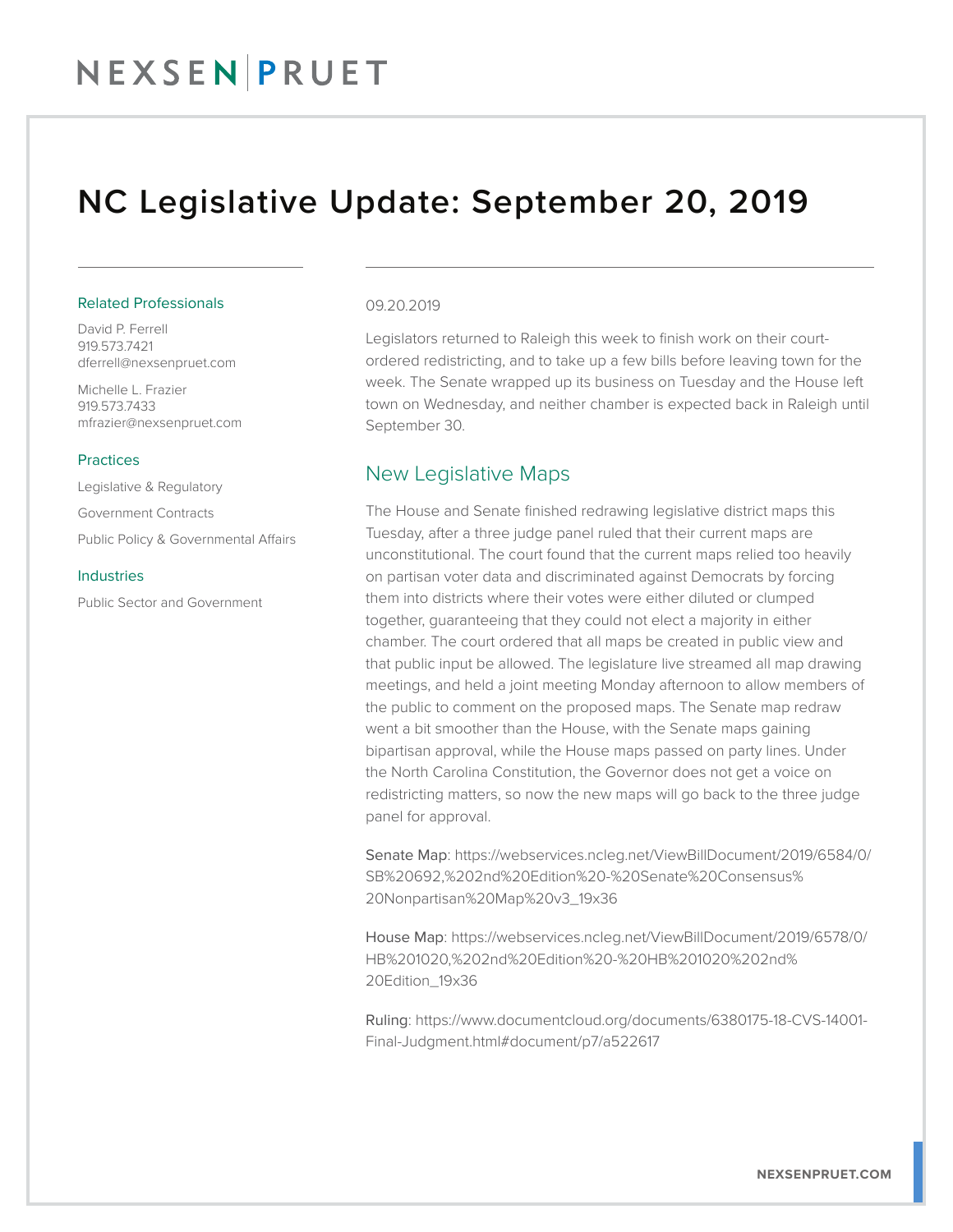*WRAL*: https://www.wral.com/senate-house-approve-each-other-s-voting-district-maps/18639174/

### NC Health Care for Working Families

One of the most heated issues of the legislative session, and the issue surrounding the current budget stalemate between the legislature and Governor, Medicaid expansion, made its first sign of progress through the legislative process this week. House Bill 655, NC Health Care for Working Families, was passed out of the House Health Committee this week. Speaker Moore had long said that he would allow a vote on the bill if the House was able to override the Governor's veto of the budget. The legislation differs from typical Medicaid expansion envisioned by the Affordable Care Act, as it includes a work requirement and monthly premiums paid by enrollees. Bill sponsors support a requirement that the premiums paid by enrollees be considered State dollars and be allowed to count towards Medicaid's matching funds for federal dollars. The work requirement and premiums have helped the bill gain traction among some Republicans, who have indicated that they will not support traditional Medicaid expansion, but has led to some Democrats opposing the bill. Democrats claim that other states that have included premiums have seen that they raise little money and have a negative budget impact when you add in the costs to administer the premium. The Health Committee approved several amendments before passing the bill, which will now go to the Rules Committee before going to the full House for a vote. If approved, the bill will go to the Senate, where its future is not bright, as the Senate has indicated numerous times that they will not support any Medicaid expansion legislation.

*WRAL*: https://www.wral.com/gop-medicaid-plan-again-advancing-in-house/18643215/

### NC DOT Funding

Pressure is building for the legislature to intervene in the North Carolina Department of Transportation's (DOT) current budget shortfall that is causing hundreds of projects to be delayed. Last month, DOT announced that a cash flow shortage will force them to lay off around 1,000 temporary employees and delay many planned projects. The Department cited increased costs due to hurricane-related road repairs and slow federal reimbursements for road damage costs. In an average year, DOT spends around \$65 million on storm damage road repair, however, this year they have spent nearly \$300 million. DOT has also spent \$311 million defending the controversial Map Act, which prevents landowners from developing property in areas where future highway projects are planned. The legislature repealed the Map Act earlier this year. The NC Chamber is spearheading a coalition called "North Carolina Can't Afford to Stop" and is working to convince members of the General Assembly that there is an immediate need for funds to allow DOT to continue with planned projects, which will hurt many employers and construction businesses if work is halted. It is unclear how or if the legislature will act, as some members have criticized DOT for poor financial planning, and do not have the appetite to bail them out.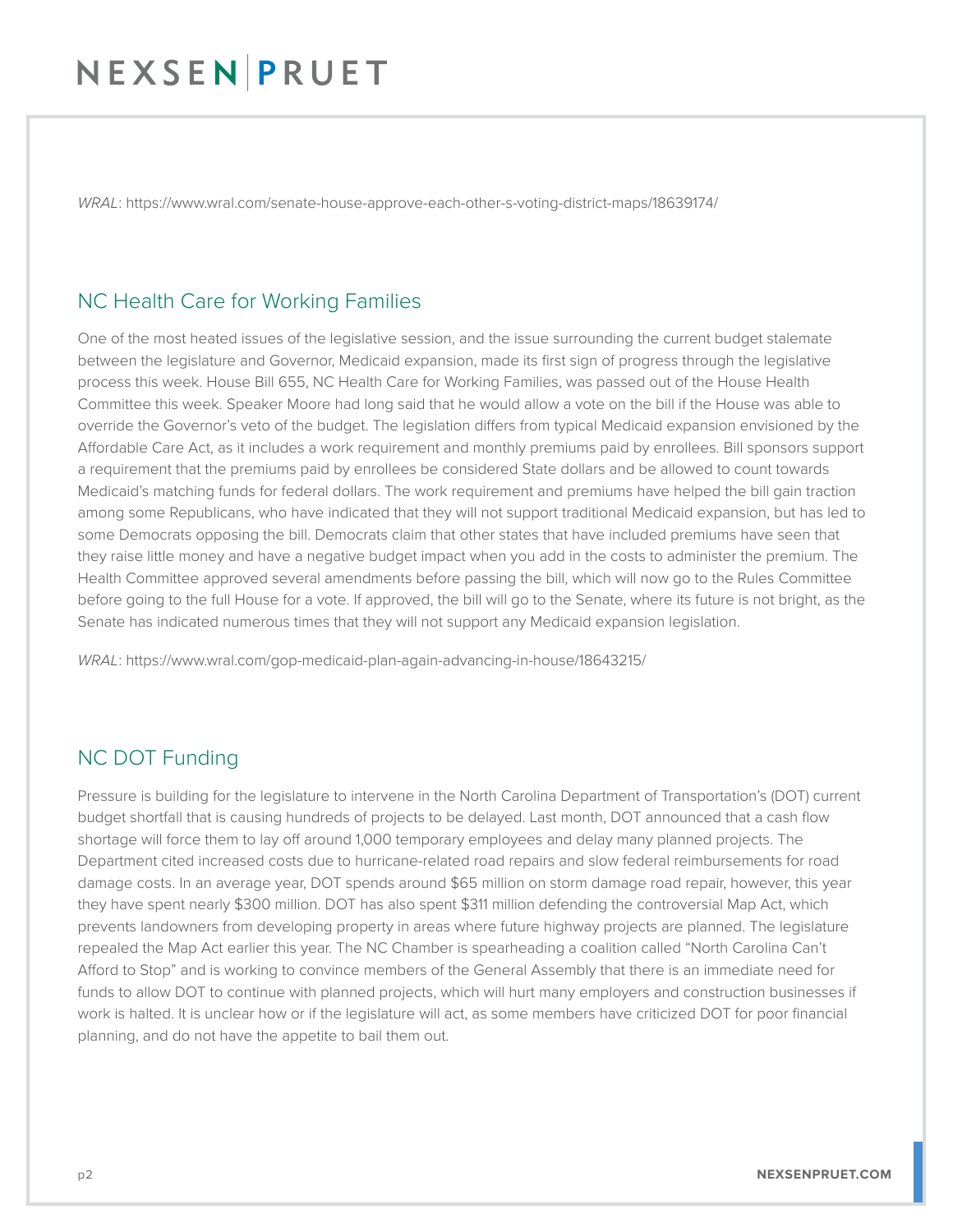*Triangle Business Journal*: https://www.bizjournals.com/triangle/news/2019/09/16/chamber-leader-execs-cant-afford-towait-for-ncdot.html

### 2019 Session Laws

The following 225 bills have become law this session:

- 1. SB 7: Bipartisan Ethics Appointments
- 2. SB 75: Restore Ct. of Appeals Membership
- 3. SB 77: Ag Disaster Fund/Certain Counties
- 4. SB 214: Ensure Orderly 2019 Elections
- 5. SB 12: Fill Certain Vacancies/Alexander & Burke Co.
- 6. SB 56: Revenue Laws Technical Changes
- 7. SB 4: Extend Terms of 2 Members/Coastal Carolina CC
- 8. SB 272: Zoning for University Facilities-Durham
- 9. SB 6: Dare County/CC Construction Funds
- 10. SB 162: Loan Origination/Late Payment Charge Changes
- 11. HB 263: Fill Vacancies/Modify 2018 Appointments
- 12. SB 63: City of Kannapolis/Annexation
- 13. HB 130: Allow Game Nights
- 14. SB 505: Rural Job Retention Act
- 15. SB 605: Highway Storm Recovery Act
- 16. HB 1014: 2020 Census VTD Verification Program
- 17. SB 310: Electric Co-Op Rural Broadband Services
- 18. HB 363: Craft Beer Distribution & Modernization Act
- 19. HB 233: State Auditor/Local Finance Officer Amends
- 20. HB 532: DNCR Add New Trails & Various Changes
- 21. HB 388: Immunizing Pharmacists
- 22. HB 646: ID Approval/Flex Muni One-Stop
- 23. HB 70: Delay NC HealthConnex for Certain Providers
- 24. HB 9: Bessemer City Charter Amendment
- 25. HB 201: Randolph Co. Register of Deeds Tax Cert
- 26. SB 252: Dental Bill of Rights
- 27. SB 138: Even-Yr Municipal Elections/Town of Black Mtn.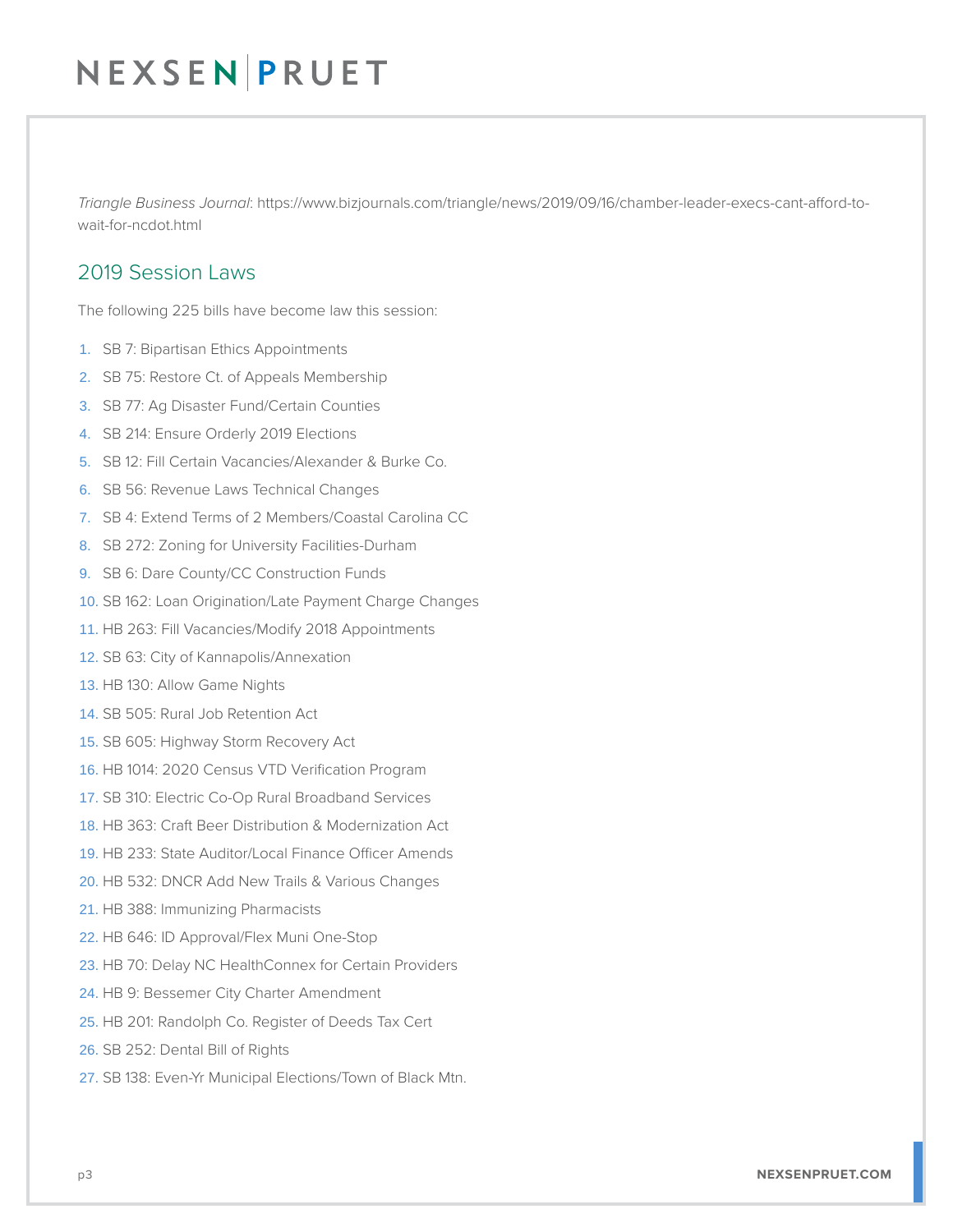28. SB 139: Even-Yr. Municipal Elections/Town of Montreat 29. HB 336: Extend Suspension of Spencer Mountain 30. SB 235: Franklin/Nash Municipalities/Unfit Dwellings 31. SB 30 Stanly CC/Contracting Date Extension 32. SB 381: Reconstitute/Clarify Boards and Commissions 33. HB 301: CIP Revisions/Juvenile Code 34. HB 179: Mini-Truck Classification 35. HB 131: Repeal Map Act 36. HB 82: Railroad Crossings/On-Track Equipment 37. SB 648: Support Shellfish Aquaculture 38. SB 448: Amend Appt For Compact on Education/Military 39. SB 255: State Board Construction Contract Claim 40. SB 151: Break or Enter Pharmacy/Increase Penalty 41. HB 617: Allow Repeat Referral to Teen Court 42. HB 578: Modify Legitimations Provisions 43. HB 548: Modify Physical Therapy Definition 44. HB 383: Topsail Beach Charter/Board Vacancies 45. HB 1016: UNC Boards of Trustees Appointments 46. HB 1017: Special Master Wake House Plan 47. HB 415: Photos of Juveniles/Show-Ups 48. SB 148: Public Records/Release of LEO Recordings 49. SB 11: ABC Regulation and Reform 50. SB 466: EDPNC Modifications 51. HB 57: Create Term for Public Schs. & Codify NCVPS 52. HB 389: ABC/Univ Athletic Facility 53. HB 531: Tenants at Foreclosure Act Restored 54. HB 658: Allow Donations of Unexpired Drugs 55. HB 664: myFutureNC/Postsecondary Attainment Goal 56. HB 432: Water/Sewer to Contiguous Dwelling Units 57. HB 219: NAIC Accreditation Amendments.-AB 58. SB 80: China Grove Satellite Annexation 59. SB 242: Recreational Land Fee Changes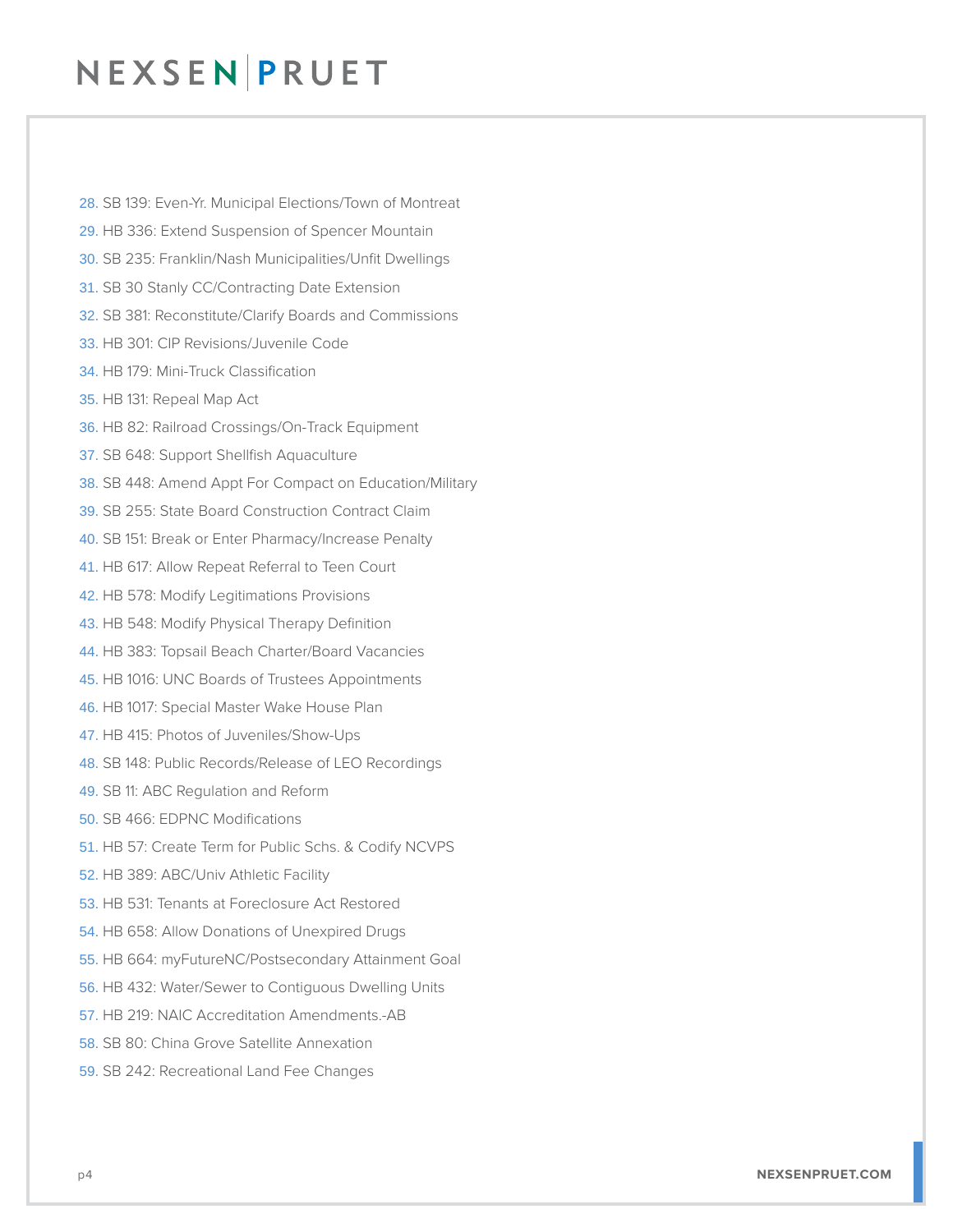60. SB 227: TP3/Principal Fellows Consolidation 61. SB 84: Walkertown Zoning Authorizations 62. SB 262: Union/Prohibit Certain Hunting Acts 63. SB 674: Surry Co./Mt. Airy/Elkin City/Bd. Ed Partisan 64. HB 15: Lexington/Dissolve Utilities Commission 65. HB 240: Albemarle/City Labor for Business Ctr 66. HB 299: Henderson City/Build Community College Bldgs 67. HB 6: Burlington Airport/Lease/Contract Authority 68. SB 225: Repeal Tuition Surcharge 69. HB 537: Hwy Use Tax Vehicle Subscriptions 70. HB 934: Right to Try Adult Stem Cell Treatments 71. SB 219: Modify Teacher Licensing Requirements 72. SB 55: Continuing Education for General Contractors 73. SB 483: Vacation Rental Act Changes 74. SB 610: Authorize Northern Peaks Trail 75. SB 95: Veterans Memorial Funds/Do Not Revert 76. SB 556: GSC People First Language 2019 77. SB 529: Fees/Returned Checks 78. SB 88: Electrician Requirements for Certain Orgs 79. SB 313: Guar. to Streamline Afford. Housing 80. SB 127: Protect Governmental Accountability 81. HB 656: Medicaid Changes for Transformation 82. HB 924: Teacher Contract Changes 83. HB 474: Death by Distribution 84. HB 67: Road Barrier Prohibition 85. HB 310: Clarify Insurance Prod'r Crim. Bckgrd Check 86. HB 812: Nutrient Offset Amendments 87. HB 886: Study Participation of Operators in NC Pre-K 88. HB 529: Utilities/Water and Wastewater Consumption 89. HB 917: Emergency Declaration/Clarify Rd Closure 90. HB 747: NC Missing Person Information Sharing 91. HB 770: Freedom to Work/OLB Reform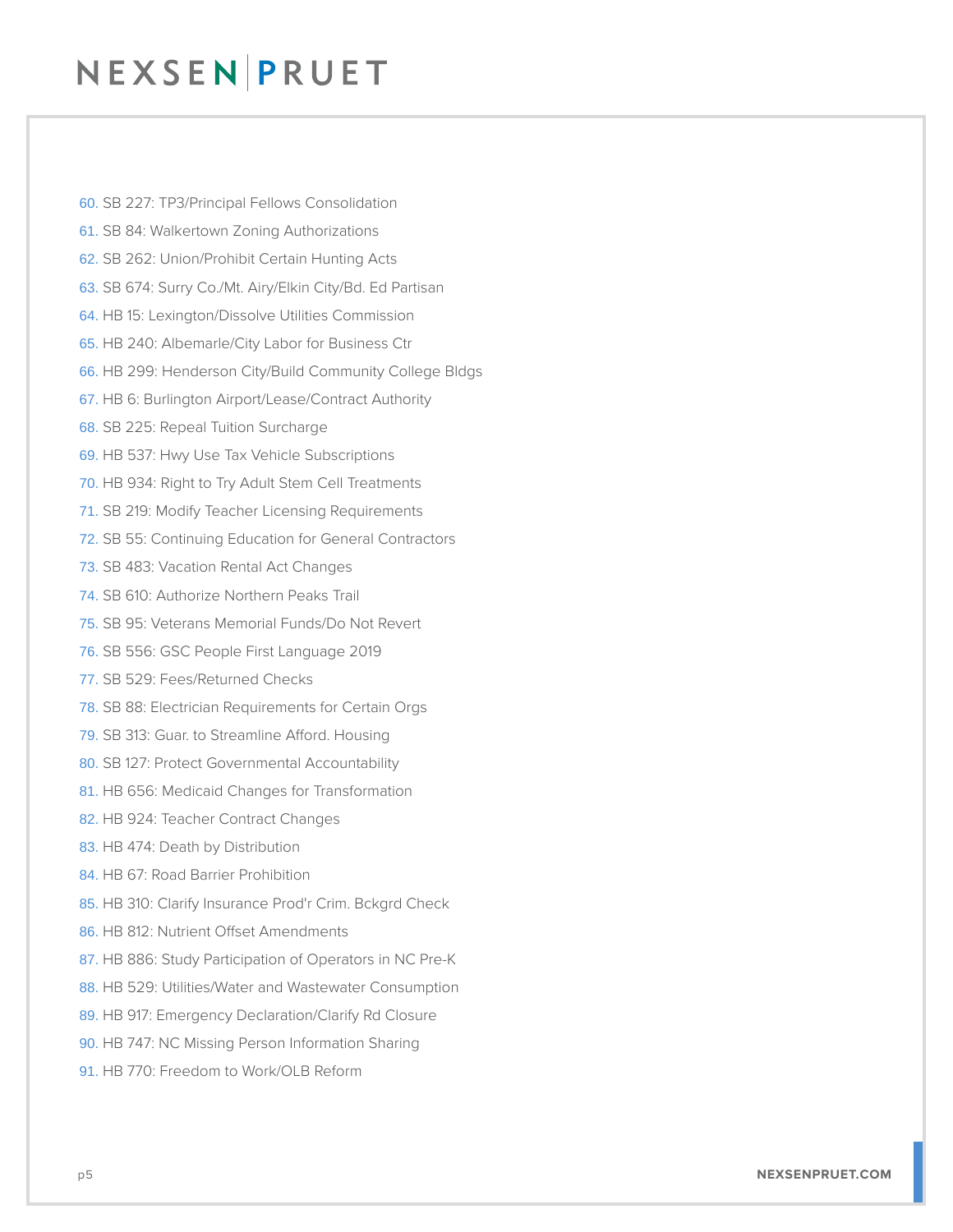- 92. HB 871: Fair Contracts
- 93. HB 4: Claremont Deannexation
- 94. HB 52: Wrightsville Beach Local Act Amendment
- 95. HB 204: Town of Beaufort/Annexation
- 96. HB 349: Wilkes County Fire Tax-Procedure
- 97. HB 489: Lincolnton-Lincoln County Airport Authority
- 98. HB 80: Roanoke Rapids Lake/Unattended Equip
- 99. HB 237: Brunswick County Zoning Procedure Changes
- 100. HB 368: Bermuda Run/Speed Restrictions
- 101. HB 98: Macon/Clay/No Right-of-Way Spotlighting
- 102. HB 134: Filling Vacancy/Onslow County Board of Comm
- 103. HB 170: Various Satellite Annexations
- 104. HB 187: Amend Town of Elon Charter/Parking Ordinances
- 105. HB 285: City of Sanford/Town of Beaufort/Vol Annex
- 106. HB 239: Pitt County Animal Control Records
- 107. HB 324: Local Hunting Omnibus
- 108. HB 429: Navigable Waters/Manteo/Hyde
- 109. SB 191: Out-of-State Law Enforcement/2020 Rep Convtn
- 110. SB 399: Rehire High-Need Teachers
- 111. SB 355: Land-Use Regulatory Changes
- 112. SB 378: Local Economic Development Modifications
- 113. SB 394: Changes to Estates & Trusts Statutes
- 114. SB 311: Massage Board Membership
- 115. HB 257: Motorcycles/Face Masks
- 116. HB 224: Assault w/ Firearm on LEO/Increase Punishment
- 117. SB 594: Register of Deeds Updates
- 118. SB 525: Textile Hist. Site/Operate SE NC Museum
- 119. SB 220: Removal of Political Signs by Citizens
- 120. SB 500: Modify Advanced Math Course Enrollment
- 121. SB 186: Beaufort-Morehead Cty Airport Authority/Amend
- 122. SB 686: Appointments Bill 2019
- 123. HB 492: Simplify Builder Inventory Exclusion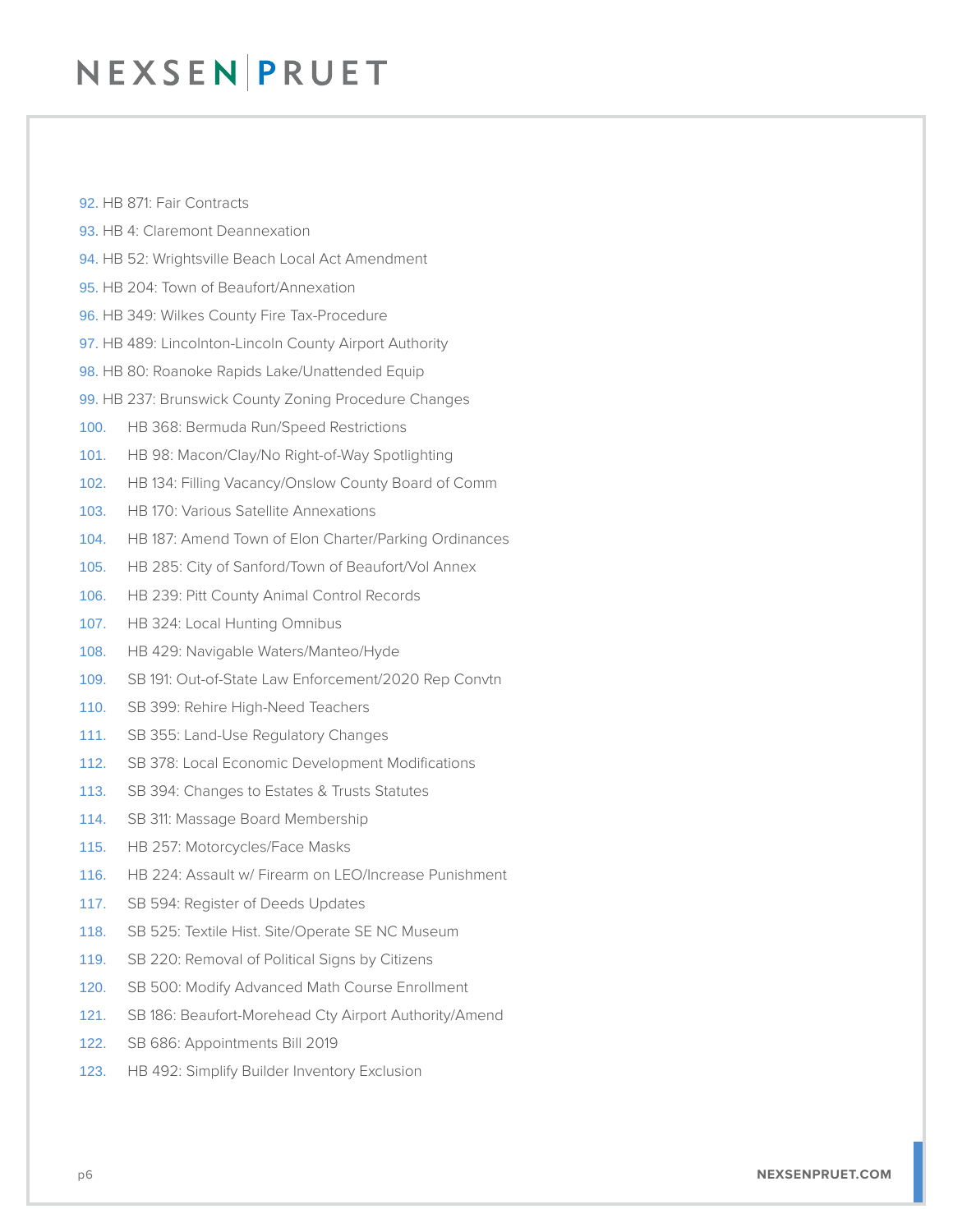- 124. HB 402: UNC Capital Projects
- 125. SB 384: Clarify Motor Vehicle Dealer Laws
- 126. HB 761: Clarify Wastewater Permitting Liability
- 127. HB 758: MSD Expansion and Governance/DACS Study
- 128. HB 755: Travel Insurance Amendments
- 129. HB 735: Adopt Rules Incorporating 2017 Food Code
- 130. HB 629: Law Enforcement Mutual Aid
- 131. HB 495: No Municipal Reg/Off-Site Wastewater Systems
- 132. HB 329: Renewable Energy Amends
- 133. HB 156: Swain County Settlement Trust Fund
- 134. HB 138: Damage Jail & Prison Fire Sprinkler/Penalty
- 135. HB 106: Inmate Health Care & 340B Program
- 136. HB 18: Allow Absentee Ballots/Fire District Election
- 137. HB 757: Pender County/Butner Property Transfers
- 138. SB 535: Authorize State Park/Clarify Corps Name
- 139. HB 668: Various Higher Education Changes
- 140. HB 590: Amend Administrative Procedure Laws
- 141. SB 444: Allow Use of Oyster Shells As Serving Dishes
- 142. HB 411: Modify School Qual./Student Success Indicator
- 143. SB 210: Organ & Tissue Donation/Heart Heroes
- 144. SB 316: Affordable Housing
- 145. SB 297: Cancer Research Advisory Panel
- 146. SB 462: Modifications to NC Appraisal Board
- 147. SB 508: Civil Procedure/Deponent Declaration
- 148. SB 606: Prioritize Native NC Plants on Highway ROW
- 149. HB 107: PED Oversight/EPP Changes
- 150. HB 323: Assess Costs of Local LEO Crime Lab Analysis
- 151. HB 268: Amend On-Site Wastewater Laws/Misc. TC
- 152. HB 243: State Human Resources Act Amendments.-AB
- 153. HB 337: Change Salvage Vehicle Transfer Requirements
- 154. HB 362: 15-Point Scale For School Performance Grades
- 155. HB 546: Prohibit Counterfeit/Nonfunctional Airbags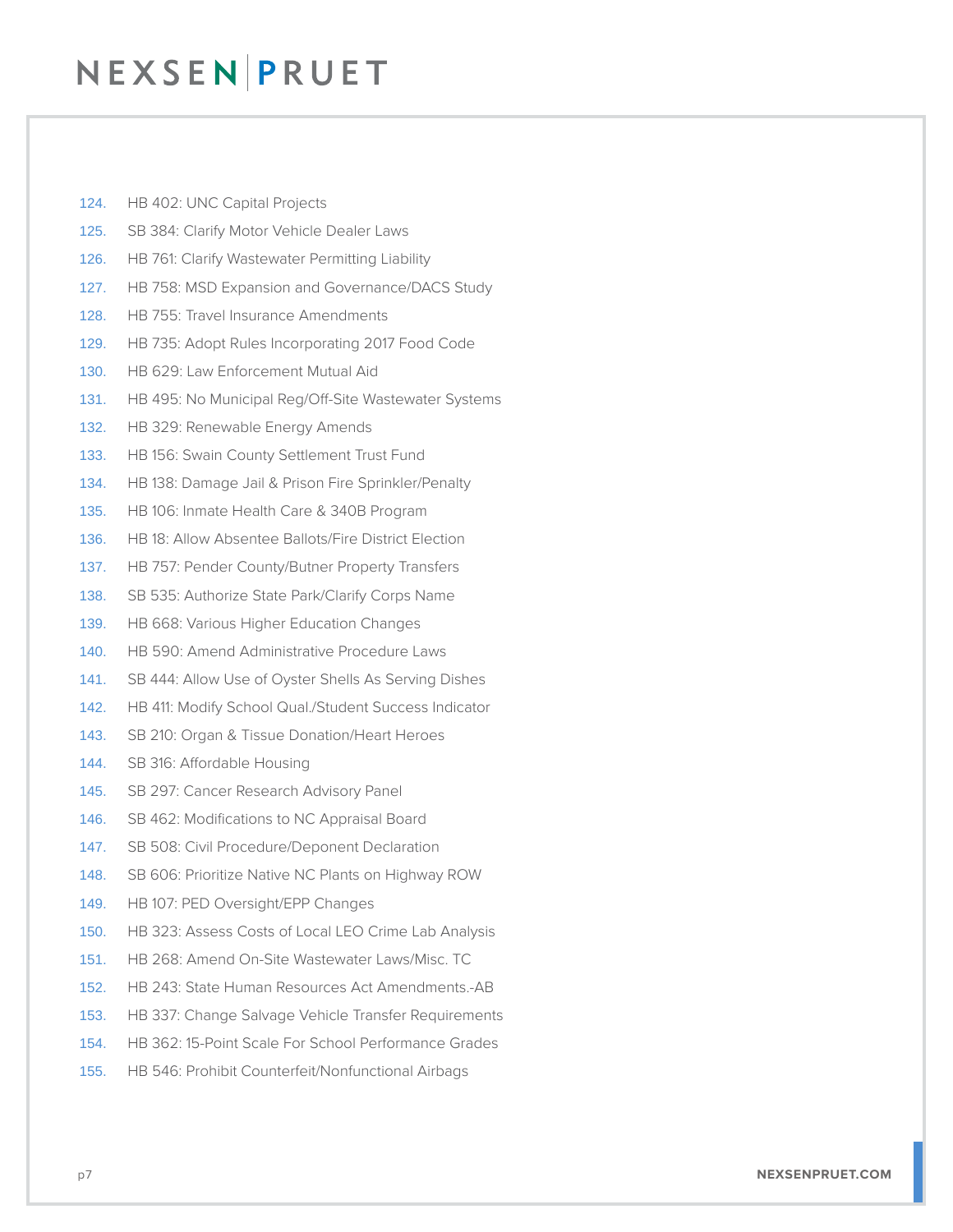- 156. HB 620: Street Database/Manual/Public Record Except
- 157. SB 29: Move Over Law/Increase Penalties/Amber Lights
- 158. HB 198: Human Trafficking Commission Recommendations.-AB
- 159. HB 325: Opioid Epidemic Response Act
- 160. SB 194: West Jefferson/Saluda Satellite Annexations
- 161. SB 420: NC Servicemembers Civil Relief Act
- 162. SB 218: Clarify State Recognition Lumbee Indians
- 163. SB 145: Allow Sports/Horse Race Wagering Tribal Lands
- 164. SB 332: Civil Procedure/Limitations/Land Surveyors
- 165. SB 343: Various Education Law Changes
- 166. SB 391: Expand Youth Internship Opportunities
- 167. SB 478: Modify Appointment Reporting
- 168. SB 493: DVPO Abuser Treatment/Time of Expiration
- 169. SB 523: Laws Clarifying & Administrative Changes
- 170. SB 604: Amend NC Veterinary Practice Act
- 171. SB 108: PED/Safekeeper Health Care Cost Recov. Pract
- 172. HB 469: Various Family Law Changes
- 173. HB 628: 2019 Banking & Mortgage Corrections & Changes
- 174. HB 675: 2019 Building Code Regulatory Reform
- 175. HB 50: Allow Hyperbaric Oxygen Therapy for TBI/PTSD
- 176. HB 922: Enhance Insurance Coverage/Educ. Buildings
- 177. HB 264: GSC Technical Corrections 2019
- 178. SB 532: Amends Probate/Trusts/Wills Choice of Law
- 179. HB 220: Insurance Technical Changes.-AB
- 180. SB 302: Update ACH Svc & Care Plan/Bd of Nursing
- 181. SB 385: Clarify/Auto Dealers Regulatory Req
- 182. SB 290: ABC Regulatory Reform Bill
- 183. SB 9: Female Genital Mutilation/Clarify Prohibition
- 184. SB 301: Regional School Modifications
- 185. SB 366: 9th/10th Grade/College Transfer Pathways
- 186. SB 413: Raise the Age Modifications
- 187. SB 498: Facilitate Response to Disasters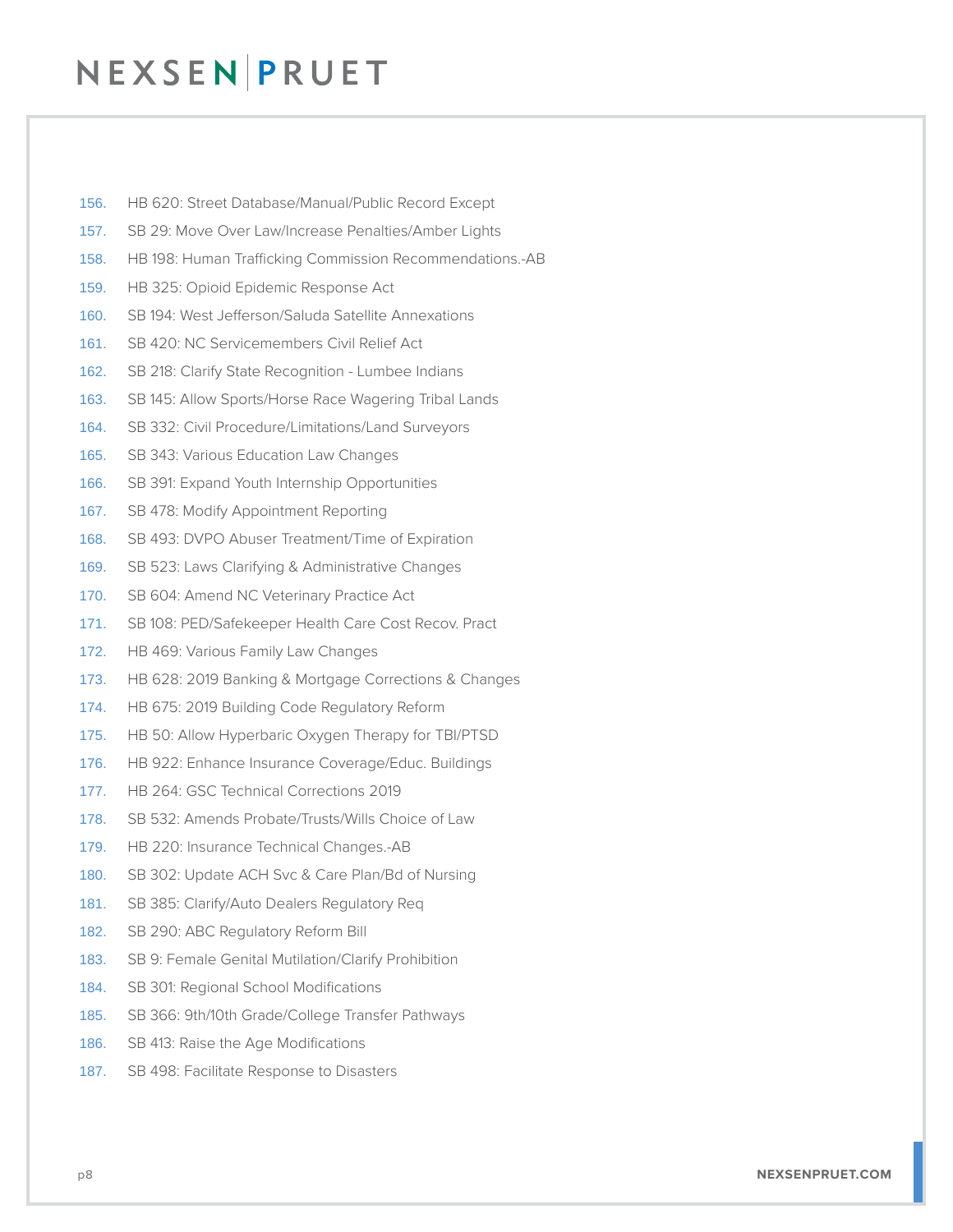- 188. HB 724: Truth in Caller ID Act
- 189. HB 872: Underground Utility Safety Act/Changes
- 190. SB 190: Expand Special Assessments for Dam Repair
- 191. HB 228: Modernize Laws Pertaining to NC Medical Board.-AB
- 192. HB 961: Ensuring Authorization of Federal Funds
- 193. HB 760: Expand Loss Prevention Investigations
- 194. HB 391: Passenger Protection Act
- 195. HB 590: Modify Continuing Ed for Real Estate Brokers
- 196. SB 321: Federal Motor Carrier Safety/PRISM
- 197. SB 68: Relocation of Water/Sewer Line Costs
- 198. SB 584: Criminal Law Reform
- 199. HB 206: Various Transportation Changes
- 200. HB 217: DIT Changes.-AB
- 201. SB 230: NC Military and Veteran Act of 2019
- 202. SB 86: Small Business Health Care Act
- 203. HB 99: Transfer ALE/Move Boxing Advisory Commission
- 204. HB 597: Wildlife Resources Commission Amends
- 205. HB 604: Small Business Retirement Program
- 206. HB 55: Cleveland County/Sheriff Vacancies
- 207. HB 554: Funeral Practice Licensure Tech. Corrections
- 208. HB 609: Salary Increases/Adult Correctional Employees
- 209. HB 226: Pay Increases/State Employees
- 210. HB 126: Pay Increases/State Highway Patrol
- 211. HB 777: Pay Increases/SBI & ALE
- 212. SB 621: Testing Reduction Act of 2019
- 213. HB 449: Handicapped & Special Registration Plates
- 214. SB 600: Vets Children/Short-Term Workforce Training
- 215. SB 353: Amend Cartway Path/Septic Tank Laws
- 216. SB 682: Implement Crime Victim Rights Amendment
- 217. SB 574: Study Establish Gaming Comm/Sports Betting
- 218. SB 270: Durham Deannexation
- 219. SB 682: Implement Crime Victim Rights Amendment